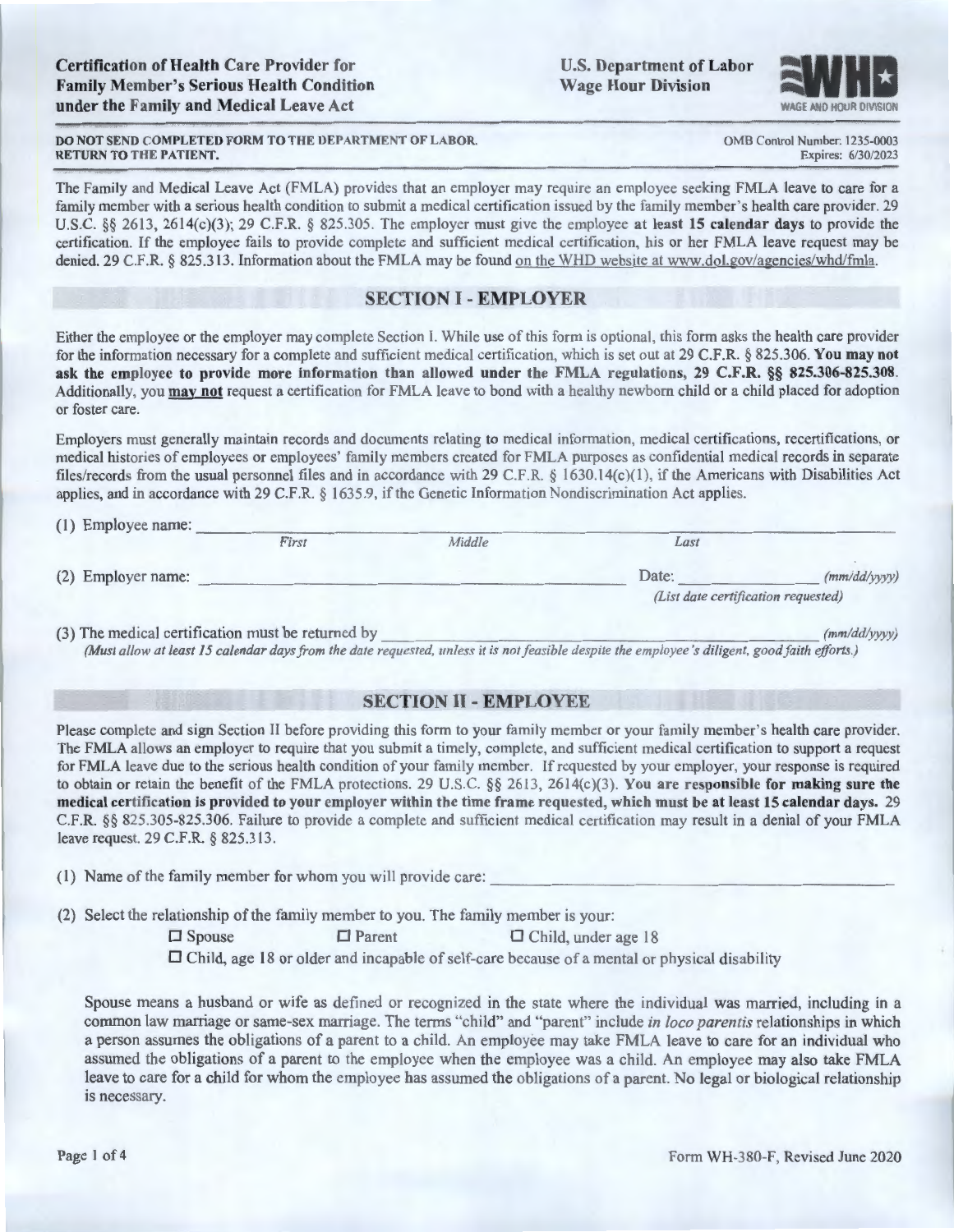| (3) | Briefly describe the care you will provide to your family member: (Check all that apply)<br>□ Assistance with basic medical, hygienic, nutritional, or safety needs |  |                                                                                                                            |  |  |  |
|-----|---------------------------------------------------------------------------------------------------------------------------------------------------------------------|--|----------------------------------------------------------------------------------------------------------------------------|--|--|--|
|     | $\Box$ Physical Care $\Box$ Psychological Comfort $\Box$ Other:                                                                                                     |  | $\Box$ Transportation                                                                                                      |  |  |  |
|     | (4) Give your best estimate of the amount of leave needed to provide the care described:                                                                            |  |                                                                                                                            |  |  |  |
|     |                                                                                                                                                                     |  |                                                                                                                            |  |  |  |
|     |                                                                                                                                                                     |  | (5) If a reduced work schedule is necessary to provide the care described, give your best estimate of the reduced schedule |  |  |  |
|     |                                                                                                                                                                     |  |                                                                                                                            |  |  |  |
|     | (hours per day) (days per week).                                                                                                                                    |  |                                                                                                                            |  |  |  |

### **SECTION** III - **HEAL TH CARE PROVIDER**

Please provide your contact information, complete all relevant parts of this Section, and sign the form below. A family member of your patient has requested leave under the FMLA to care for your patient. The FMLA allows an employer to require that the employee submit a timely, complete, and sufficient medical certification to support a request for FMLA leave to care for a family member with a serious health condition. For FMLA purposes, a "serious health condition" means an illness, injury, impairment, or physical or mental condition that *involves inpatient care* or *continuing treatment by a health care provider.* For more information about the definitions of a serious health condition under the FMLA, see the chart at the end of the form.

You also may, but are **not required** to, provide other appropriate medical facts including symptoms, diagnosis, or any regimen of continuing treatment such as the use of specialized equipment. Please note that some state or local laws may not allow disclosure of private medical information about the patient's serious health condition, such as providing the diagnosis and/or course of treatment.

| Health Care Provider's name: (Print)     |          |            |  |
|------------------------------------------|----------|------------|--|
| Health Care Provider's business address: |          |            |  |
| Type of practice / Medical specialty:    |          |            |  |
| Telephone: (                             | $Fax:$ ( | $E$ -mail: |  |

# **PART A: Medical Information**

Limit your response to the medical condition for which the employee is seeking FMLA leave. Your answers should be your **best estimate** based upon your medical knowledge, experience, and examination of the patient. **After completing Part A, complete Part B to provide information about the amount of leave needed.** Note: For FMLA purposes, "incapacity" means the inability to work, attend school, or perform regular daily activities due to the condition, treatment of the condition, or recovery from the condition. Do not provide information about genetic tests, as defined in 29 C.F.R. § I 635.3(f), genetic services, as defined in 29 C.F.R. § 1635.3(e), or the manifestation of disease or disorder in the employee 's family members, 29 C.F.R. § 1635.3(b).

| As the second control of mentennia or menter may see the average a law a second is a second man and man if a salar laid |              |
|-------------------------------------------------------------------------------------------------------------------------|--------------|
| (1) Patient's Name:                                                                                                     |              |
| (2) State the approximate date the condition started or will start:                                                     | (mm/dd/vvvv) |

- (3) Provide your **best estimate** of how long the condition lasted or will last:
- ( 4) For FMLA to apply, care of the patient must be medically necessary. Briefly describe the type of care needed by the patient *(e.g., assistance with basic medical, hygienic, nutritional, safety, transportation needs. physical care, or psychological comfort).*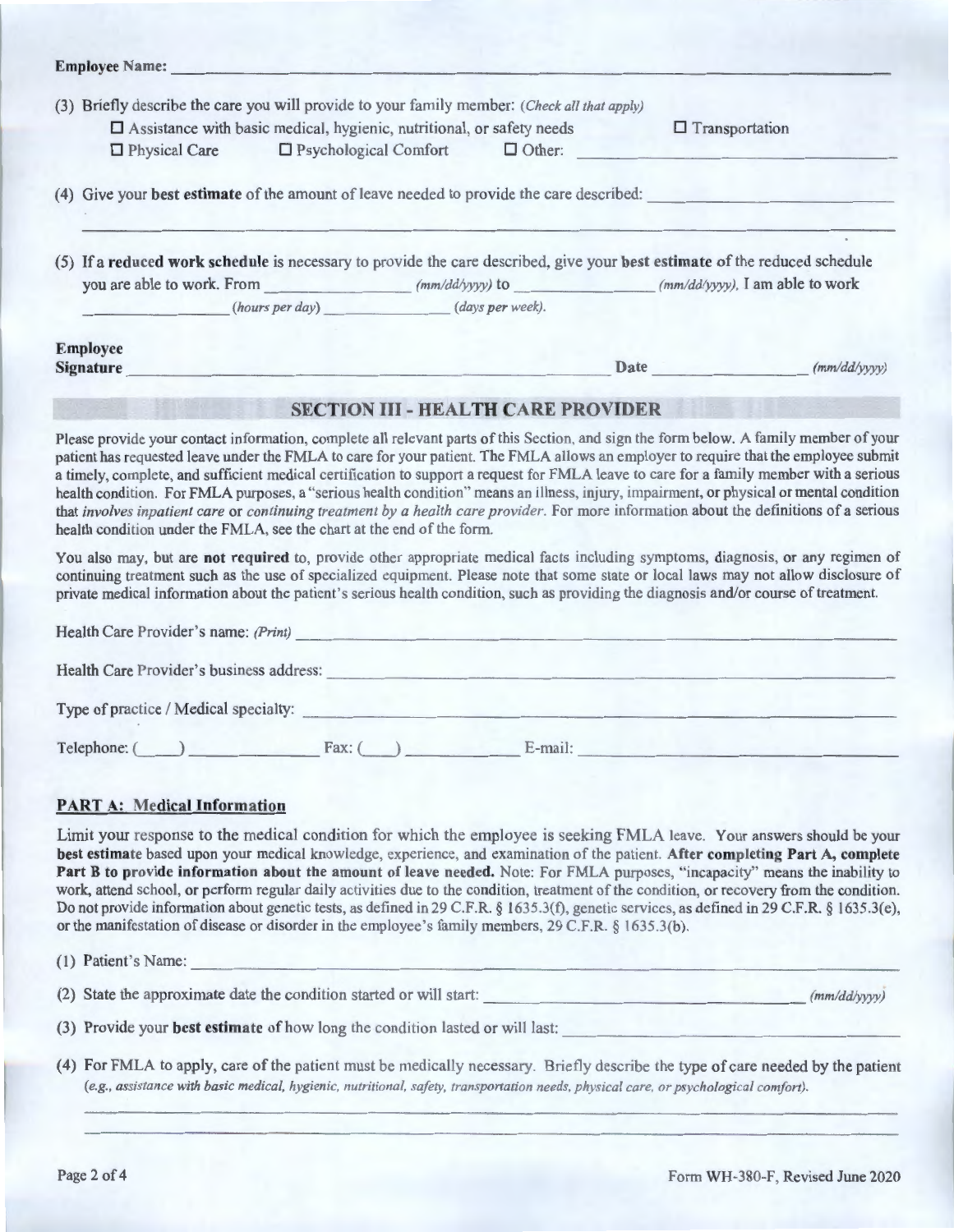# **Employee ame:** ----- ------ - ------------- ------ ---------

- (5) Check the box(es) for the questions below, as applicable. For all box(es) checked, the amount ofleave needed must be provided in Part B.
	- $\Box$  **Inpatient Care:** The patient ( $\Box$  has been / $\Box$  is expected to be) admitted for an overnight stay in a hospital, hospice, or residential medical care facility on the following date(s):
	- □ **Incapacity plus Treatment:** (e.g. outpatient surgery, strep throat) Due to the condition, the patient ( $\square$  has been / $\square$  is expected to be) incapacitated for *more than* three consecutive, full calendar days from *(mm/dd/yyyy)* to *(mm/dd/yyyy)*.

The patient ( $\square$  was /  $\square$  will be) seen on the following date(s):

The condition ( $\Box$  has / $\Box$  has not) also resulted in a course of continuing treatment under the supervision of a health care provider *(e.g. prescription medication (other than over-the-counter) or therapy requiring special equipment)* 

- $\Box$  **Pregnancy**: The condition is pregnancy. List the expected delivery date: *(mm/dd/yyyy).*
- □ Chronic Conditions: *(e.g. asthma, migraine headaches)* Due to the condition, it is medically necessary for the patient to have treatment visits at least twice per year.
- D **Permanent or Long Term Conditions:** *(e.g. Alzheimer's, terminal stages of cancer)* Due to the condition, incapacity is permanent or long term and requires the continuing supervision of a health care provider (even if active treatment is not being provided).
- D **Conditions requiring Multiple Treatments:** *(e.g. chemotherapy treatments, restorative surgery)* Due to the condition, it is medically necessary for the patient to receive multiple treatments.
- □ **None of the above**: If none of the above condition(s) were checked, (i.e., inpatient care, pregnancy) no additional information is needed. Go to page 4 to sign and date the form.
- (6) If needed, briefly describe other appropriate medical facts related to the condition(s) for which the employee seeks FMLA leave. (e.g., use of nebulizer, dialysis)

### **PART B: Amount of Leave Needed**

For the medical condition(s) checked in Part A, complete all that apply. Several questions seek a response as to the frequency or duration of a condition, treatment, etc. Your answer should be your **best estimate** based upon your medical knowledge, experience, and examination of the patient. Be as specific as you can; terms such as "lifetime," "unknown," or "indeterminate" may not be sufficient to determine if the benefits and protections of the FMLA apply.

- (7) Due to the condition, the patient  $(\Box \text{ had } / \Box \text{ will have})$  planned medical treatment(s) (scheduled medical visits) (e.g. psychotherapy, prenatal appointments) on the following date(s):
- (8) Due to the condition, the patient  $(\Box \text{ was } / \Box \text{ will be})$  referred to other health care provider(s) for evaluation or  $treatment(s)$ .

State the nature of such treatments: *(e.g. cardiologist, physical therapy)* 

| Provide your <b>best estimate</b> of the beginning date | $(mm/dd/yyy)$ and end date |  |
|---------------------------------------------------------|----------------------------|--|
| $(mm/dd/yyyy)$ for the treatment(s).                    |                            |  |

Provide your **best estimate** of the duration of the treatment(s), including any period(s) of recovery *(e.g. 3 days/week) (e.g. 3 days/week)*